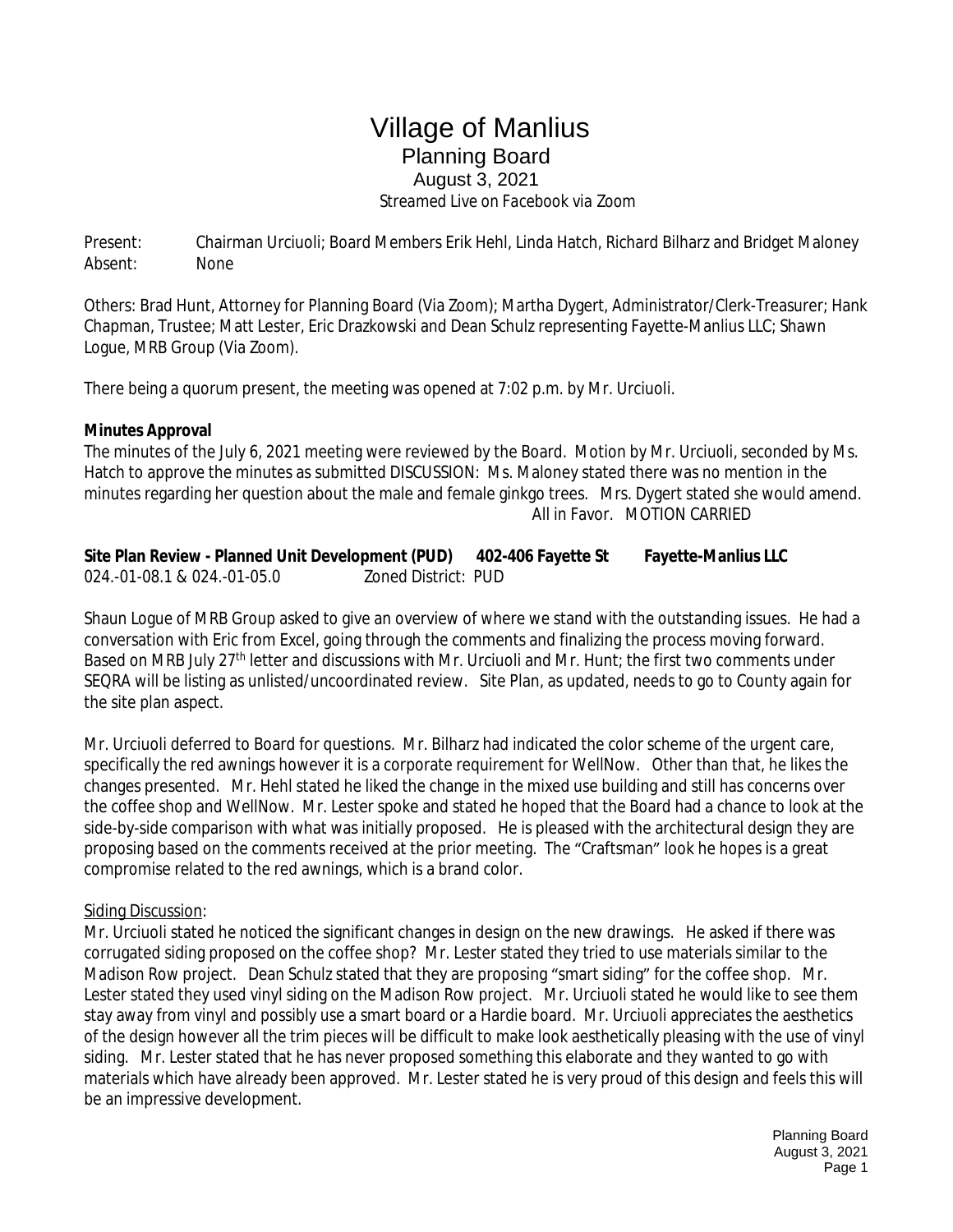Mr. Decker stated that comparatively, the maintenance on the building at Madison Row is far better than the maintenance of the CVS building, where LP siding has been used.

Mr. Urciuoli would like to see samples of the materials which will be used.

With regard to the coffee shop, Mr. Urciuoli would like to see something to alter the appearance of the "box" look. Mr. Lester stated they could possibly add dormers or something of this type. Confirmed by Mr. Lester, there is an outdoor patio proposed for this building at the south elevation.

Ms. Maloney posed the following questions/concerns – first stating she appreciates the changes in the latest draft.

- Ambulance/emergency service concern over the parking layout and the ability of emergency service vehicles to access the area. Mr. Drazkowski stated they would have access near the mixed-use building.
- What happens if the overflow isn't used as intended Mr. Lester stated he can't do much about how the customers will use the parking layout and site. Mr. Lester stated that there isn't room for every building to have a bypass lane.
- Fence around perimeter she had reached out to Mr. Decker on setback requirements. He confirmed a 1' setback is required. She would like to see the setback further than the 1' if possible. Would there need to be a property owner agreement in the future if there pose problems. The plans are showing a 6' vinyl fence and Mr. Drazkowski stated that a 2' setback would be better. She also asked Mr. Decker if vinyl fencing is normal for this type of project and he stated that maintenance issues with wood fencing would be a deterrent. Mr. Drazkowski will bring samples for the Board and Mr. Lester asked if there was a preference for color.
- Fencing Law adopted in 2019 areas used as service should be screened to a height of at least 5 feet. She wondered how this would come into play with the back side closest to Perry Springs and those residential properties behind. Mr. Logue stated there should be natural buffering for the neighbors to the north. Fence stop in relation to sidewalk is a 20' separation.

Attorney Hunt stated this needs to go to County Planning for site plan, deadline is August 13, 2021 with a meeting August 25th. Comments should be received back prior to the September meeting. Mr. Hunt stated that since this does involve altering existing lot lines, we will need a re-subdivision plat to show the lot line changes to file with the County Clerk. Mr. Lester will bring to the September meeting. SEQRA determination and EAF will need to be completed prior to approval.

Mr. Logue stated that he would need Part 2 & Part 3 of EAF.

Public Hearing is not a requirement but also is not prohibited. The public hearing was held at the Village Board level for the creation of the PUD.

General discussion regarding the involved agencies and coordination with OCWA, NYSDOT, OCWEP and others have already been underway.

Mr. Hehl stated he is concerned with the look of the Starbucks and "boxiness" of it – awning, natural elements with aesthetics to try and soften the box look. He is hoping they can come up with something cost-effective which will help the look. Mr. Urciuoli feels that we are only talking about materials and we can find common ground now.